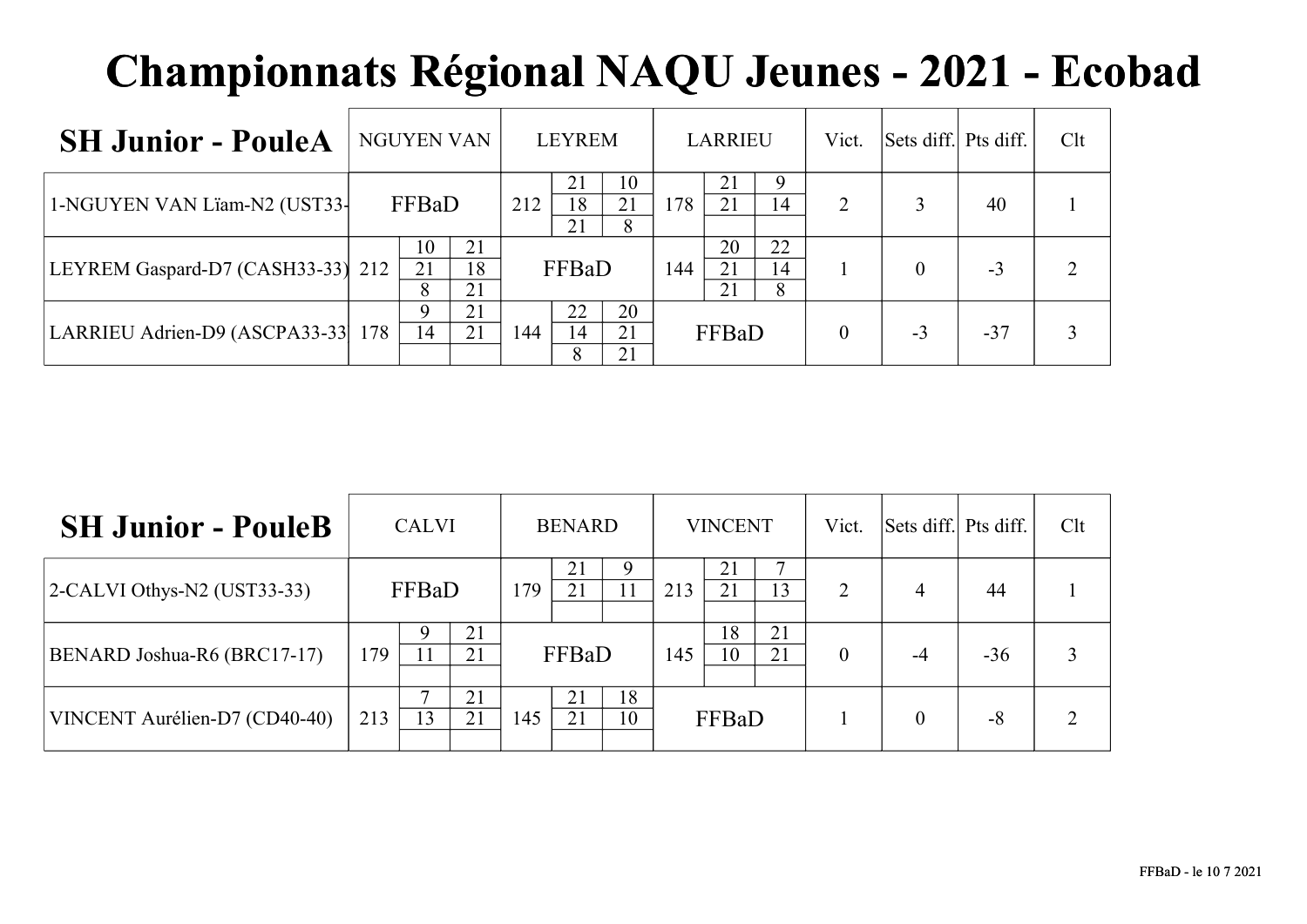| <b>SH Junior - PouleC</b>         | <b>TAYLOR</b>        |     | <b>PUYGRENIER</b>           | <b>DESTRUHAUT</b> | Vict.                      | Sets diff. Pts diff. |       | Clt |
|-----------------------------------|----------------------|-----|-----------------------------|-------------------|----------------------------|----------------------|-------|-----|
| 3/4-TAYLOR Mathiam-R5 (CD40-40)   | FFBaD                | 214 | 21<br>14<br>19<br>21        | 21<br>180<br>21   | 9<br>10                    | $\Omega$             | 14    |     |
| PUYGRENIER Mathias-D7 (ASBAI) 214 | 14<br>21<br>19<br>21 |     | FFBaD                       | 21<br>21<br>146   | 14<br>15<br>$\overline{2}$ | 4                    | 22    |     |
| DESTRUHAUT Titouan-D8 (CASH3 180  | 21<br>9<br>21<br>10  | 146 | 21<br>14<br><b>15</b><br>21 | FFBaD             | $\theta$                   | -4                   | $-36$ |     |

| <b>SH Junior - PouleD</b>      |     | <b>BERGERAN</b> |          |                             | <b>LAOUT</b>             |                |     | <b>FOUQUET</b> |               |     | <b>RIPOND</b> |          | Vict.          | Sets diff. Pts diff. |       | Clt |
|--------------------------------|-----|-----------------|----------|-----------------------------|--------------------------|----------------|-----|----------------|---------------|-----|---------------|----------|----------------|----------------------|-------|-----|
| 3/4-BERGERAN Meven-R6 (CD40-4) |     | FFBaD           |          | 215                         | 18<br>23                 | 21<br>25       | 147 | 21<br>21       | 11<br>18      | 181 | 21<br>21      | 10<br>10 | $\overline{2}$ | ↑                    | 30    |     |
| $ $ LAOUT Tony-D7 (BCL33-33)   | 215 | 21<br>25        | 18<br>23 |                             | FFBaD                    |                | 182 | 24<br>16<br>21 | 22<br>21<br>6 | 148 | 21<br>21      | 18<br>14 | 3              |                      | 27    |     |
| FOUQUET Thomas-D8 (ASCPA33-3   | 147 | 18              | 21<br>21 | 182                         | 22<br>21<br><sub>b</sub> | 24<br>16<br>21 |     | FFBaD          |               | 216 | 21<br>21      | 19<br>16 |                | - 1                  | $-18$ |     |
| RIPOND Keryan-D9 (ALEB33-33)   | 181 | 10<br>10        | 21<br>21 | 18<br>21<br>21<br>148<br>14 |                          |                | 216 | 19<br>16       | 21<br>21      |     | FFBaD         |          | $\theta$       | $-6$                 | $-39$ | 4   |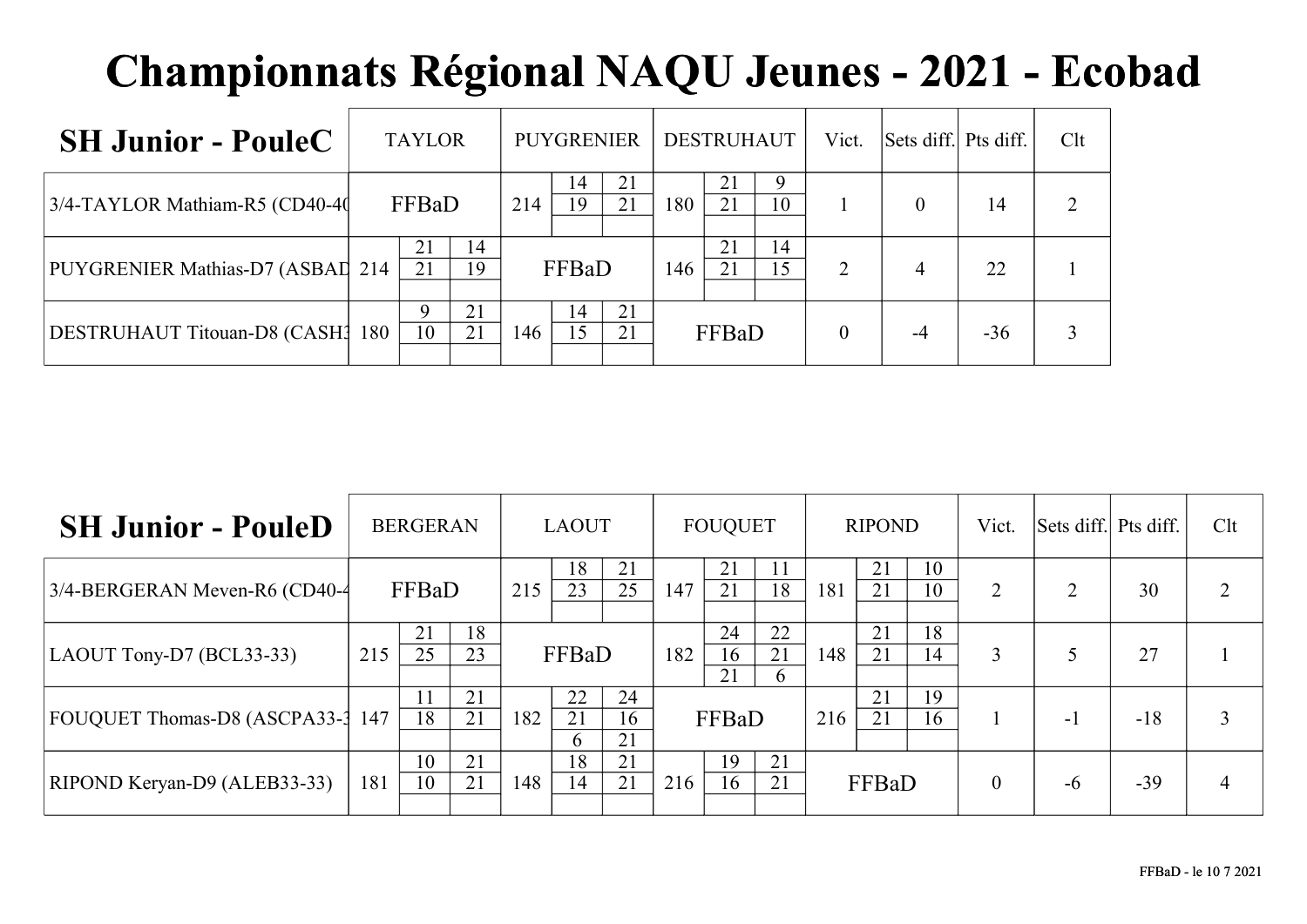| <b>SH Cadet - PouleA</b>          | <b>ROCHA</b> |          |     | <b>BOUSSEAU</b> |          |     |          | <b>DUVAL ARNOUI</b> | Vict.          | Sets diff. Pts diff. |       | Clt |
|-----------------------------------|--------------|----------|-----|-----------------|----------|-----|----------|---------------------|----------------|----------------------|-------|-----|
| 1-ROCHA Miguel-R6 (SACB33-33)     | FFBaD        |          | 193 | 21<br>21        | 19<br>13 | 159 | 21<br>21 | 12<br>14            | $\overline{2}$ | 4                    | 26    |     |
| BOUSSEAU Mattéo-D7 (LVB33-33) 193 | 19<br>13     | 21<br>21 |     | FFBaD           |          | 125 | 21<br>21 | 13<br>$\mathbf{r}$  |                | $\theta$             | 12    | ↑   |
| DUVAL ARNOULD Luka-D9 (CAS 159    | 12<br>14     | 21<br>21 | 125 | 13              | 21<br>21 |     | FFBaD    |                     | $\theta$       | -4                   | $-38$ |     |

| <b>SH Cadet - PouleB</b>       |     | <b>GUITOU</b>  |                |     | <b>GRENUT</b> |                |     | <b>MOUILLAC</b> |          | Vict.    | Sets diff. Pts diff. |       | Clt |
|--------------------------------|-----|----------------|----------------|-----|---------------|----------------|-----|-----------------|----------|----------|----------------------|-------|-----|
| $2$ -GUITOU Louis-R6 (CD40-40) |     | FFBaD          |                | 194 | 19<br>22      | 12<br>21<br>20 | 160 | 21<br>21        | 9        | າ        |                      | 38    |     |
| GRENUT Noam-D8 (BCG23-23)      | 194 | 12<br>21<br>20 | 21<br>19<br>22 |     | FFBaD         |                | 126 | 21<br>21        | 10<br>15 |          |                      | 8     |     |
| MOUILLAC Jules-D9 (SASBAD24-1) | 160 | 4<br>9         | 21<br>21       | 126 | 10<br>l 5     | 21<br>21       |     | FFBaD           |          | $\theta$ | $-4$                 | $-46$ |     |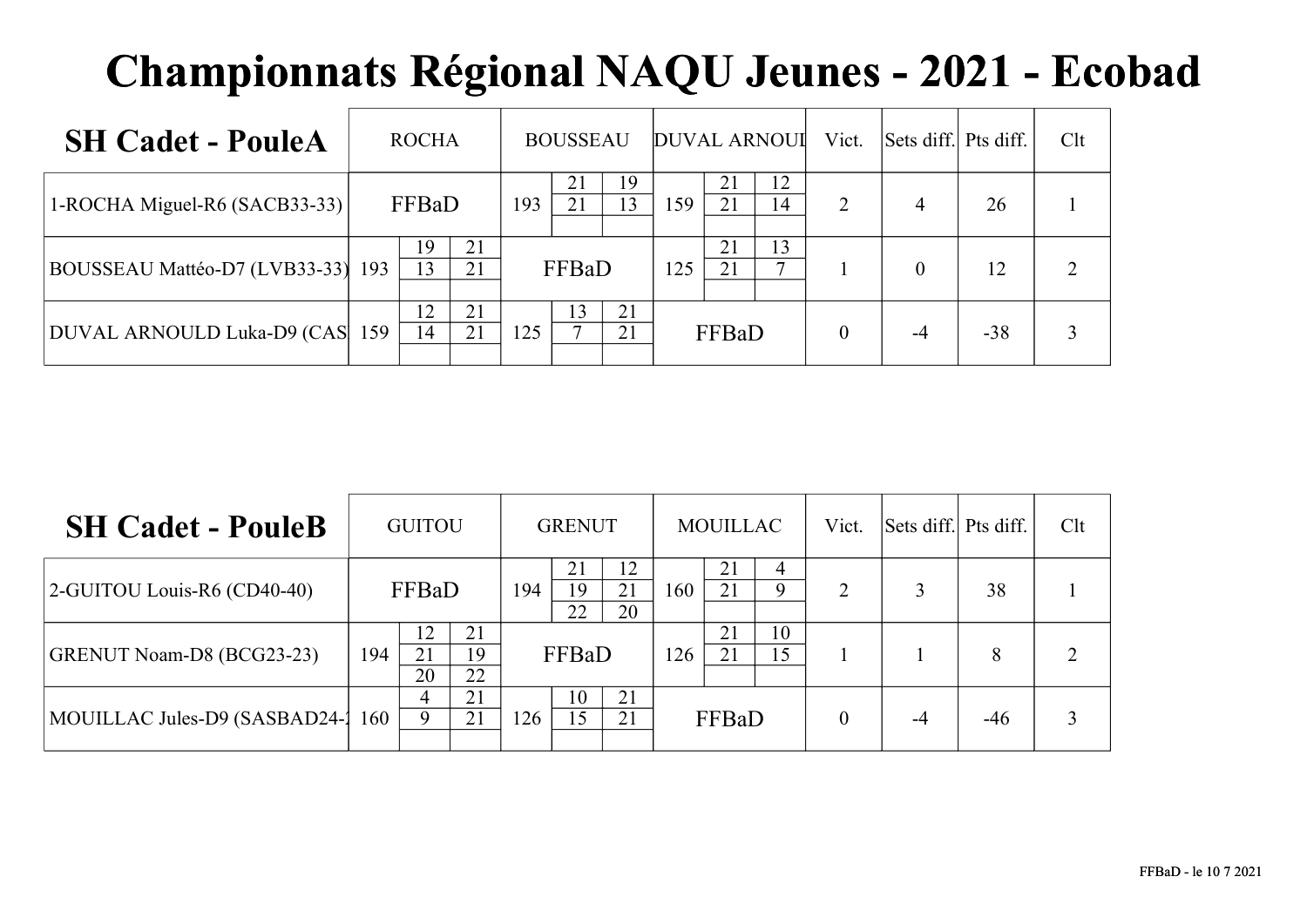| <b>SH Cadet - PouleC</b>         | RODZIEWICZ |        |          |     | <b>DELOFFRE</b> |                |     |                | <b>CHRISTOU-SELV</b>    | Vict.          | Sets diff. Pts diff. |       | Clt |
|----------------------------------|------------|--------|----------|-----|-----------------|----------------|-----|----------------|-------------------------|----------------|----------------------|-------|-----|
| 3/4-RODZIEWICZ Timeo-R6 (CASH    |            | FFBaD  |          | 195 | 21<br>21        | 6              | 161 | 21<br>21       | 8<br>6                  | $\overline{2}$ | 4                    | 57    |     |
| DELOFFRE Léo-D8 (SACB33-33)      | 195        | 6      | 21<br>21 |     | FFBaD           |                | 127 | 21<br>17<br>21 | 17<br>21<br>$\mathbf Q$ |                | -1                   | $-17$ |     |
| CHRISTOU-SELVES Lucas-D8 (AS 161 |            | 8<br>6 | 21<br>21 | 127 | 21              | 21<br>17<br>21 |     | FFBaD          |                         | $\theta$       | $-3$                 | $-40$ |     |

| <b>SH Cadet - PouleD</b>          |     | <b>DUPUY</b> |          |     | <b>GABEN</b> |          |     | <b>VINCENT</b> |          | Vict.    | Sets diff. Pts diff. |       | Clt |
|-----------------------------------|-----|--------------|----------|-----|--------------|----------|-----|----------------|----------|----------|----------------------|-------|-----|
| $3/4$ -DUPUY Julien-R6 (UST33-33) |     | FFBaD        |          | 162 | 21<br>21     | 9        | 196 | 21<br>21       | 10<br>10 | 2        | $\overline{4}$       | 51    |     |
| GABEN Quentin-D8 (ASBAD87-87) 162 |     | 4<br>9       | 21<br>21 |     | FFBaD        |          | 128 | 20<br>12       | 22<br>21 | $\theta$ | -4                   | $-40$ |     |
| VINCENT Tom-D8 (CASH33-33)        | 196 | 10<br>10     | 21<br>21 | 128 | 22<br>21     | 20<br>12 |     | FFBaD          |          |          |                      | $-11$ |     |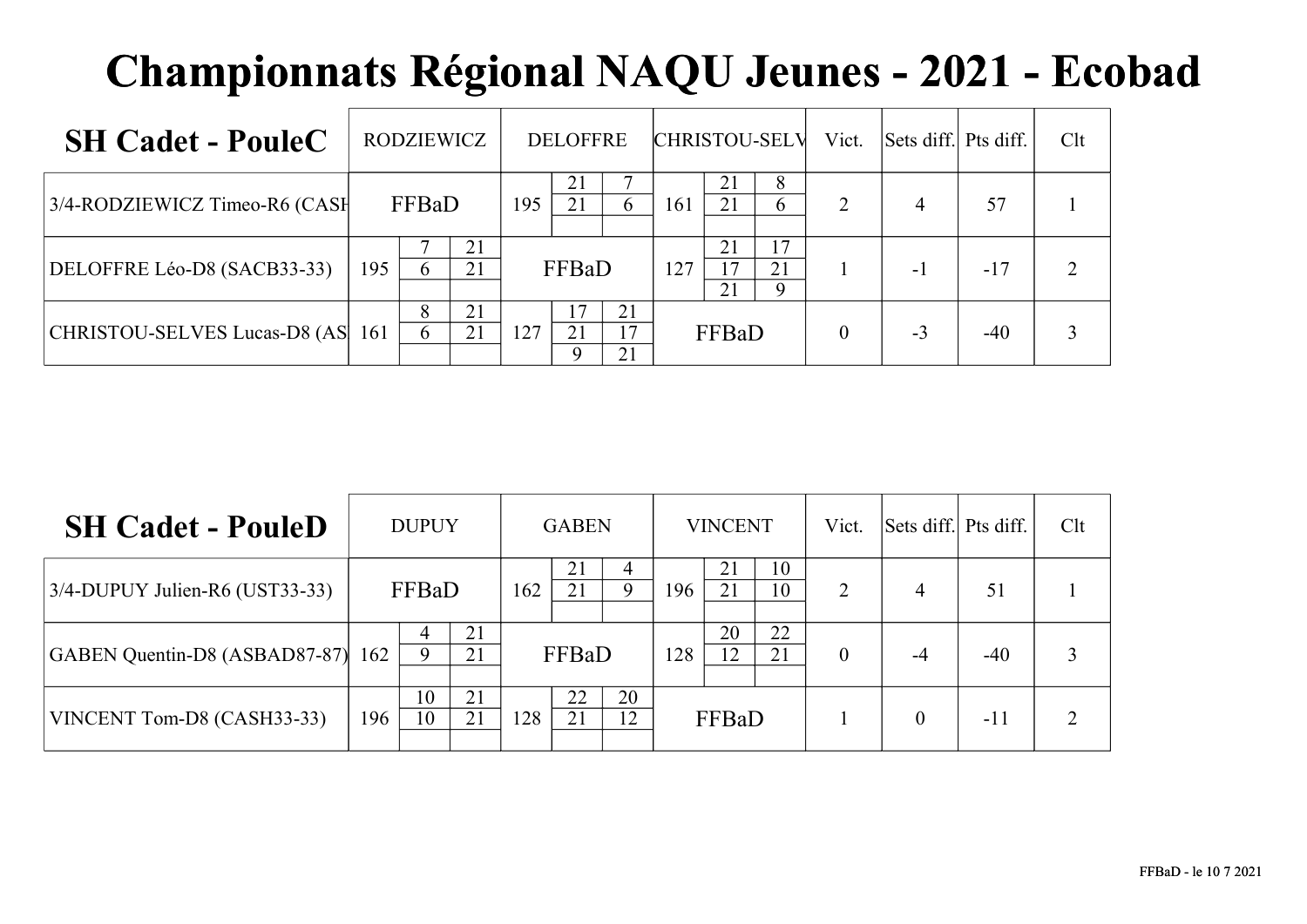| <b>SH Cadet - PouleE</b>              | <b>CANTEGREIL</b> |     | <b>THIBAUD</b> |                |     | <b>CARRIERE</b> |                | Vict.          | Sets diff. Pts diff. |       | Clt |
|---------------------------------------|-------------------|-----|----------------|----------------|-----|-----------------|----------------|----------------|----------------------|-------|-----|
| 5/8-CANTEGREIL Marius-D7 (BB1)        | FFBaD             | 197 | 21<br>21       | 8              | 163 | 21<br>21        | 6              | $\overline{2}$ | 4                    | 61    |     |
| THIBAUD Leandre-D8 (ASBAD87-{ 197     | 21<br>21<br>8     |     | FFBaD          |                | 129 | 20<br>21<br>21  | 22<br>12<br>14 |                | -1                   | $-13$ | ↑   |
| $ CARRIERE Alexis-D9 (SVBC23-23)$ 163 | 21<br>21<br>6     | 129 | 22<br>12<br>14 | 20<br>21<br>21 |     | FFBaD           |                | $\theta$       | $-3$                 | $-48$ |     |

| <b>SH Cadet - PouleF</b>            |     | <b>FOLTZER</b> |                |     | <b>ADLER</b>   |                |     | <b>MONGABURE</b> |          | Vict.          | Sets diff. Pts diff. |               | Clt |
|-------------------------------------|-----|----------------|----------------|-----|----------------|----------------|-----|------------------|----------|----------------|----------------------|---------------|-----|
| $ 5/8$ -FOLTZER Sylvin-D7 (BB19-19) |     | FFBaD          |                | 198 | 19<br>21<br>14 | 21<br>19<br>21 | 164 | 21<br>22         | 10<br>20 |                |                      | $\mathfrak b$ |     |
| $ADLER$ Tom-D7 (CD40-40)            | 198 | 21<br>19<br>21 | 19<br>21<br>14 |     | FFBaD          |                | 130 | 21<br>21         | 12<br>16 | $\overline{2}$ |                      | 21            |     |
| MONGABURE Mathéo-D8 (BOE33-164      |     | 10<br>20       | 21<br>22       | 130 | 12<br>16       | 21<br>21       |     | FFBaD            |          |                | $-4$                 | $-27$         |     |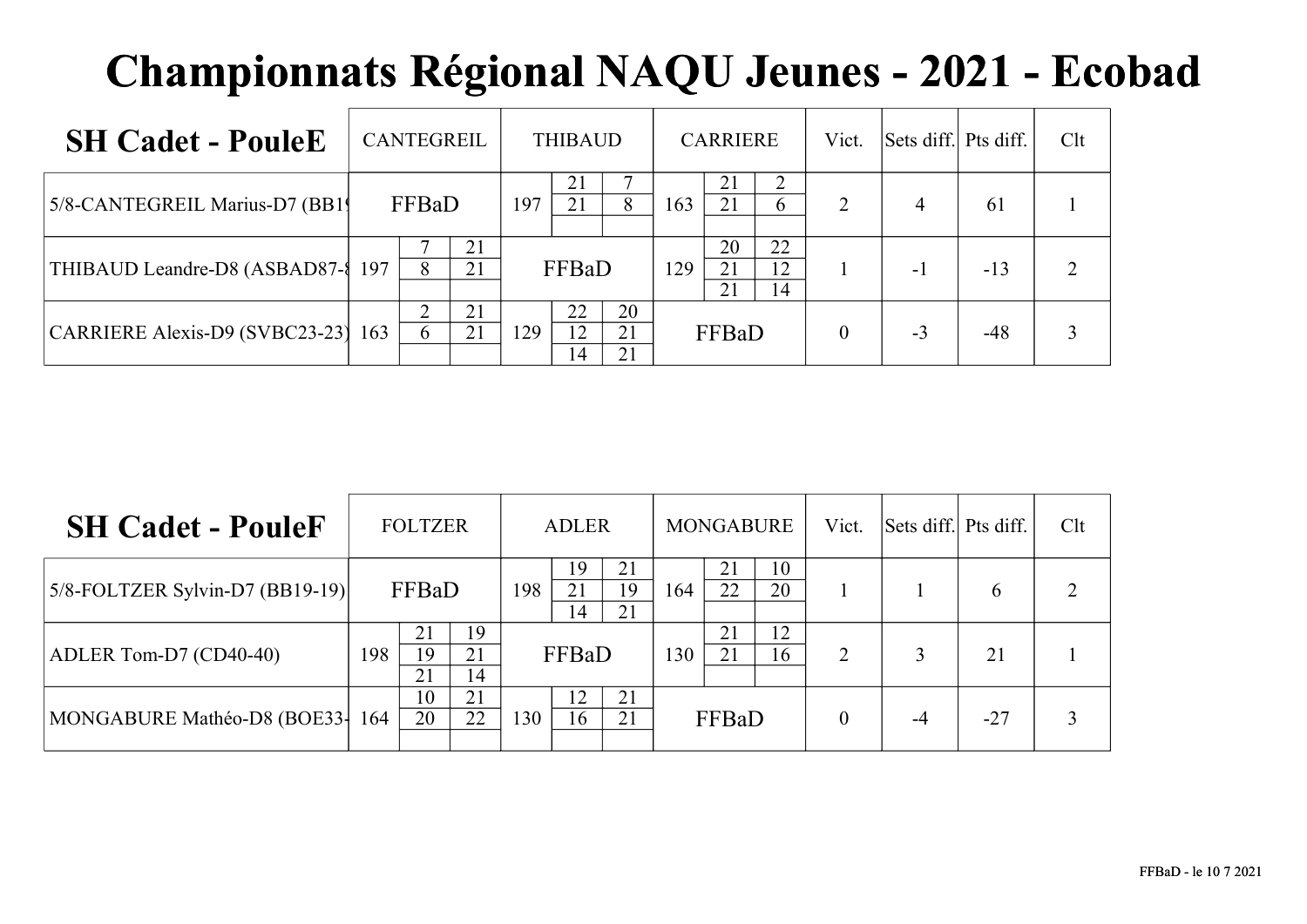#### Championnats Régional NAQU Jeunes - 2021 - Ecobad 1-ROCHA Miguel-R6 (SACB33-33)

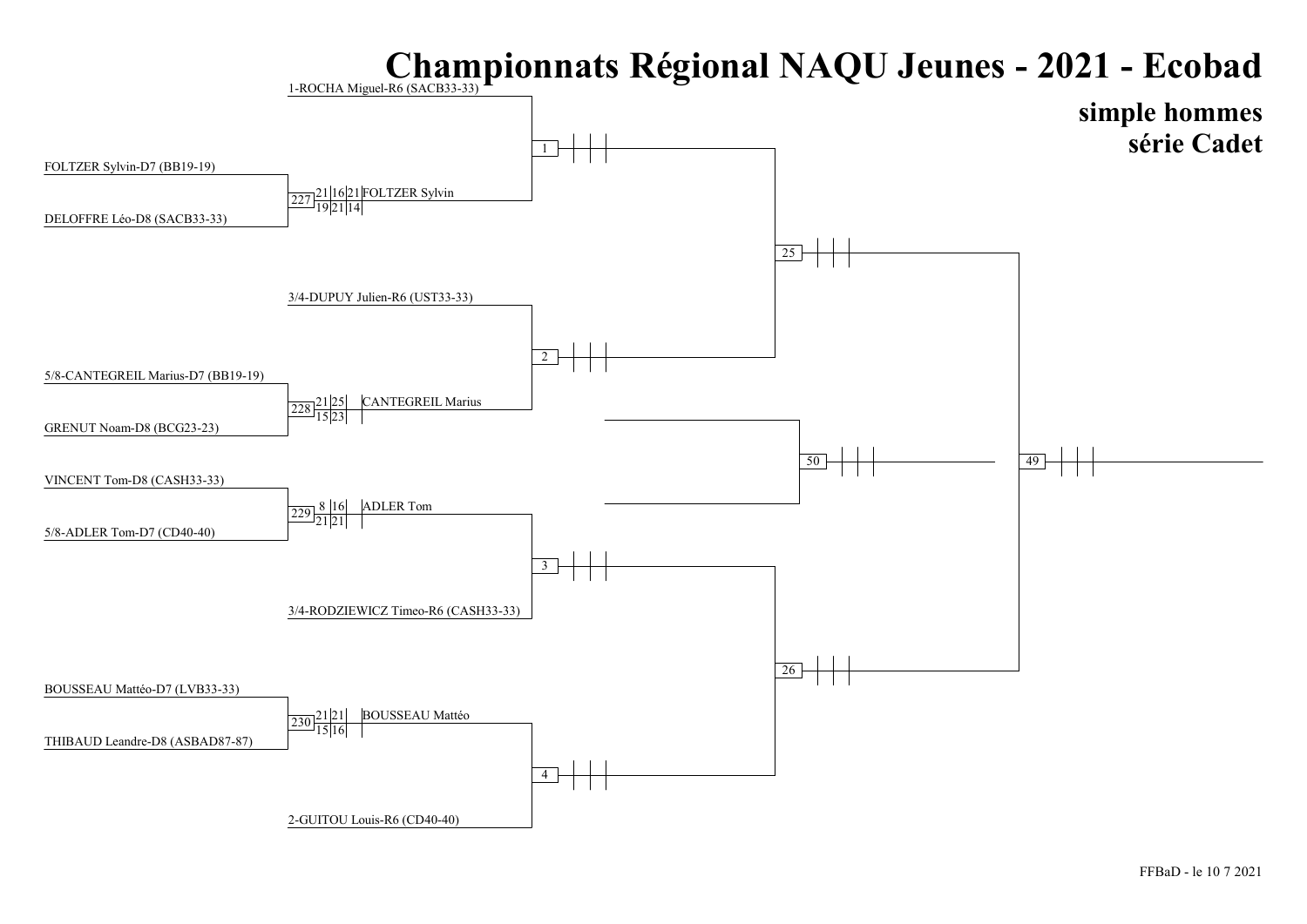| <b>SH Minime - PouleA</b>         |     | <b>MORILLE</b> |          |     | <b>PLAZANET</b> |          |     | <b>BERGERAN</b> |          |     | <b>KOWALSKI</b> |                                   | Vict.    | Sets diff. Pts diff. |       | Clt |
|-----------------------------------|-----|----------------|----------|-----|-----------------|----------|-----|-----------------|----------|-----|-----------------|-----------------------------------|----------|----------------------|-------|-----|
| 1-MORILLE Eliott-R6 (UST33-33)    |     | FFBaD          |          | 199 | 21<br>21        | 13<br>16 | 131 | 21<br>21        | 6        | 165 | 21<br>21        | $\mathbf b$<br>9                  | 3        | 6                    | 69    |     |
| PLAZANET Titouan-D7 (CASTELB      | 199 | 13<br>16       | 21<br>21 |     | FFBaD           |          | 166 | 21<br>21        | 13<br>8  | 132 | 21<br>21        | $\overline{4}$<br>$\mathbf{\tau}$ | 2        | ↑                    | 39    |     |
| BERGERAN Lenny-D8 (CD40-40)       | 131 | 6              | 21<br>21 | 166 | 13<br>8         | 21<br>21 |     | FFBaD           |          | 200 | 21<br>21        | 10<br>11                          |          | $-2$                 | $-29$ |     |
| KOWALSKI Bastien-P10 (BCM24-2 165 |     | 6<br>9         | 21<br>21 | 132 | 4               | 21<br>21 | 200 | 10<br>11        | 21<br>21 |     | FFBaD           |                                   | $\theta$ | $-6$                 | $-79$ | 4   |

| <b>SH Minime - PouleB</b>       |     | <b>BOUSSEAU</b> |                | <b>PELLE MANCEA</b> |                |                |     | <b>LEGRAND</b>       |          |     | <b>BARTHES</b> |         | Vict.          | Sets diff. Pts diff. |       | Clt |
|---------------------------------|-----|-----------------|----------------|---------------------|----------------|----------------|-----|----------------------|----------|-----|----------------|---------|----------------|----------------------|-------|-----|
| 2-BOUSSEAU Andréa-R6 (LVB33-3)  |     | FFBaD           |                | 201                 | 22<br>21<br>21 | 24<br>15<br>16 | 133 | 21<br>21             | 9        | 167 | 21<br>21       | 8       | 3              |                      | 62    |     |
| PELLE MANCEAU Enzo-D7 (BCG2 201 |     | 24<br>15<br>16  | 22<br>21<br>21 |                     | FFBaD          |                | 168 | 21<br>21             | 10<br>9  | 134 | 21<br>21       | 10<br>8 | $\overline{2}$ |                      | 38    | ↑   |
| LEGRAND Nathan-D8 (UST33-33)    | 133 | 9               | 21<br>21       | 168                 | 10<br>9        | 21<br>21       |     | FFBaD                |          | 202 | 21<br>21       | 17<br>9 |                | $-2$                 | $-33$ |     |
| BARTHES Milo-D9 (CASH33-33)     | 167 | 8               | 21<br>21       | 134                 | 10<br>8        | 21<br>21       | 202 | $\overline{17}$<br>9 | 21<br>21 |     | FFBaD          |         | $\mathbf{0}$   | $-6$                 | $-67$ |     |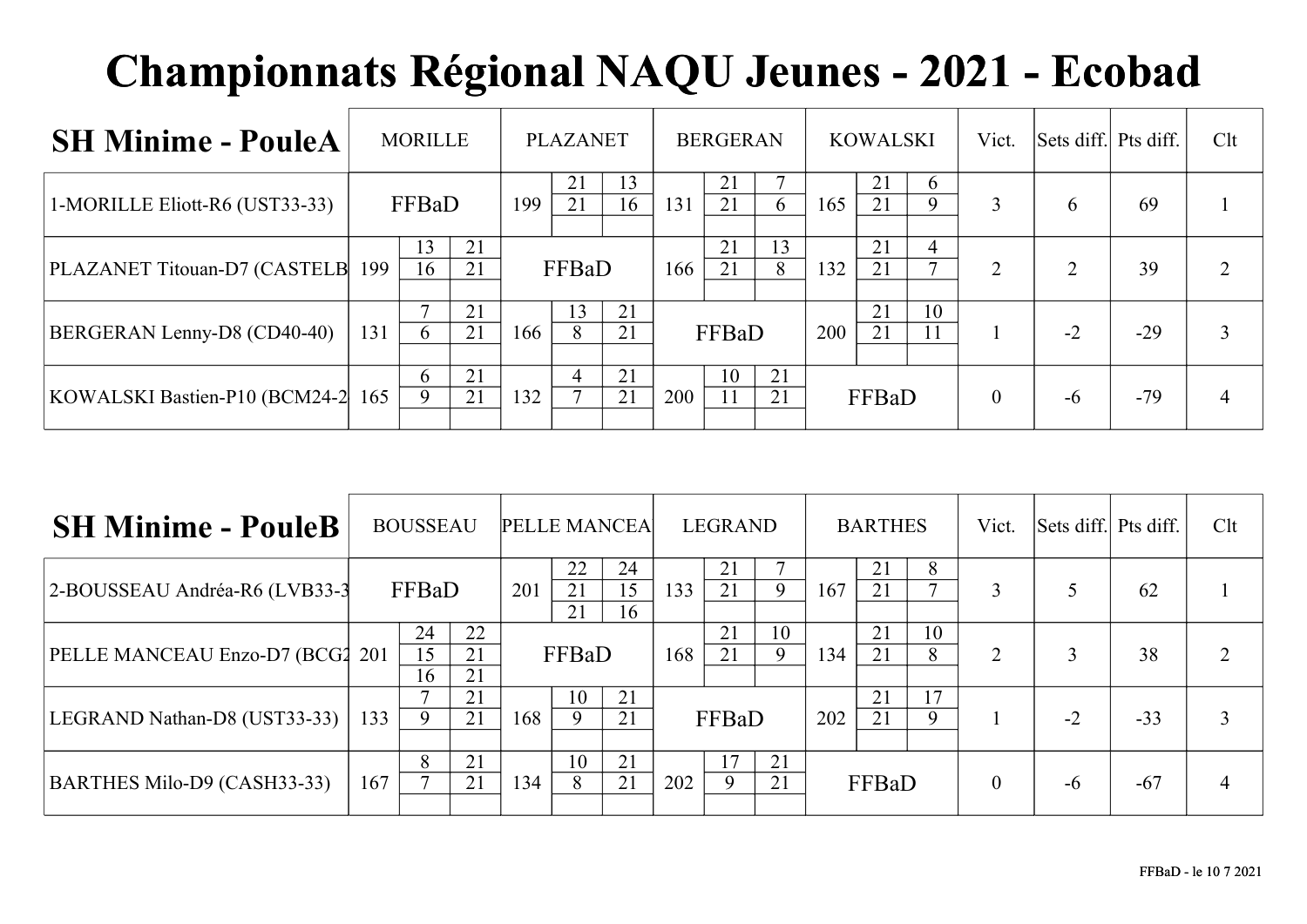| <b>SH Minime - PouleC</b>          | <b>NUGUES</b>  | <b>MARTINEAU</b> |                             |          | <b>BIENVENU</b> |       |                | <b>LEVEE</b> |     |          | Vict.    | Sets diff. Pts diff. |      | Clt   |  |
|------------------------------------|----------------|------------------|-----------------------------|----------|-----------------|-------|----------------|--------------|-----|----------|----------|----------------------|------|-------|--|
| 3/4-NUGUES Joanny-R6 (USB33-33)    | FFBaD          |                  | 203                         | 21<br>20 | 21<br>15<br>22  | 135   | 21<br>22       | 15<br>20     | 169 | 21<br>21 | 13<br>9  | $\overline{2}$       |      | 28    |  |
| MARTINEAU Thibault-D7 (CD 86-8 203 | 21<br>15<br>22 | 17<br>21<br>20   |                             | FFBaD    |                 | 170   | 21<br>14<br>21 | 21<br>11     | 136 | 21<br>21 | 18<br>8  | 3                    |      | 35    |  |
| BIENVENU Jean-lou-D8 (BCG23-23 135 | 15<br>20       | 21<br>22         | 21<br>21<br>170<br>14<br>21 |          |                 | FFBaD |                |              | 204 | 21<br>21 | 12<br>12 |                      | $-1$ | $-9$  |  |
| LEVEE Remy-D8 (CD 87-87)           | 13<br>9<br>169 | 21<br>21         | 136                         | 18       | 21<br>21        | 204   | 12<br>12       | 21<br>21     |     | FFBaD    |          | $\overline{0}$       | $-6$ | $-54$ |  |

| <b>SH Minime - PouleD</b>       | <b>BRUN-ROY</b> |                   |          | <b>LAJOINIE</b> |                                 |          | <b>ROUX</b> |                            |                | <b>PETRIAT</b> |                |                | Vict.        | Sets diff. Pts diff. |       | Clt            |
|---------------------------------|-----------------|-------------------|----------|-----------------|---------------------------------|----------|-------------|----------------------------|----------------|----------------|----------------|----------------|--------------|----------------------|-------|----------------|
| 3/4-BRUN-ROY Nils-D7 (CD 87-87) |                 | FFBaD             |          | 205             | 21<br>21                        | 10<br>17 | 137         | 21<br>21                   | 9<br>17        | 171            | 21<br>21       | 11<br>10       | 3            | 6                    | 52    |                |
| LAJOINIE Raphael-D8 (BB19-19)   | 205             | 10<br>17          | 21<br>21 |                 | FFBaD                           |          | 172         | 21<br>21<br>19             | 9<br>23<br>21  | 138            | 21<br>21       | 16             |              | $-1$                 | 12    | 3              |
| ROUX Loris-D8 (USB33-33)        | 137             | $\mathbf Q$<br>17 | 21<br>21 | 172             | 21<br>9<br>23<br>21<br>21<br>19 |          |             | FFBaD                      |                |                | 16<br>21<br>21 | 21<br>13<br>14 | 2            | $\Omega$             | $-14$ | $\overline{2}$ |
| PETRIAT Corentin-P10 (LVB33-33) | 171             | 10                | 21<br>21 | 138             | 16                              | 21<br>21 | 206         | 21<br>13<br>$\overline{A}$ | 16<br>21<br>21 |                | FFBaD          |                | $\mathbf{0}$ | $-5$                 | $-50$ | 4              |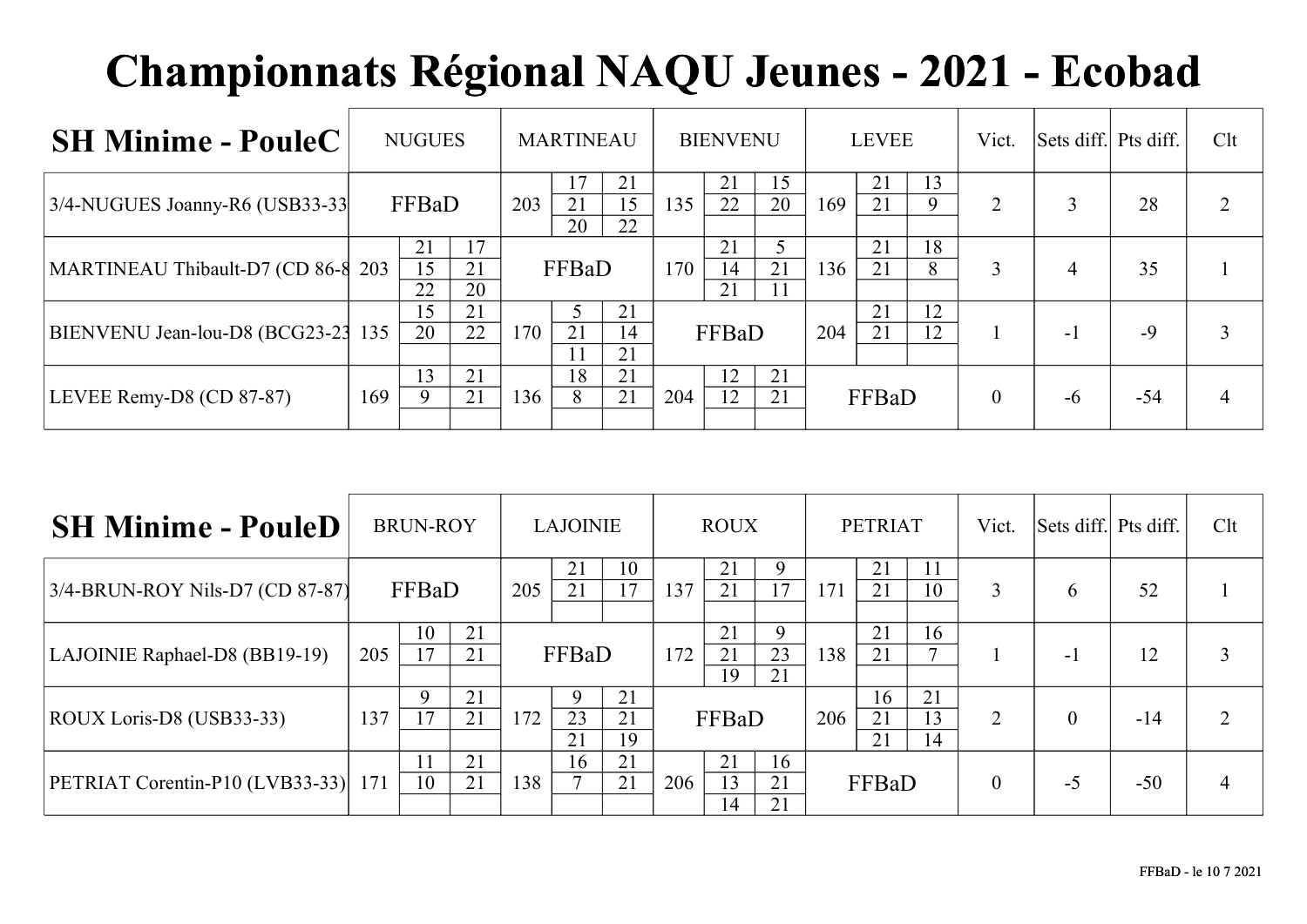| <b>SH Benjamin - PouleA</b>         | <b>RAMDENEE</b> |       |          |     | <b>RAFFANEL</b>                 |          |       | <b>BIENVENU</b> |         | Vict.          | Sets diff. Pts diff. |       | Clt |
|-------------------------------------|-----------------|-------|----------|-----|---------------------------------|----------|-------|-----------------|---------|----------------|----------------------|-------|-----|
| 1-RAMDENEE Nohan-D7 (LVB33-3        |                 | FFBaD |          | 207 | 21<br>21                        | 4        | 173   | 21<br>21        |         | $\overline{2}$ | 4                    | 64    |     |
| RAFFANEL Aurelien-D8 (CD40-40) 207  |                 | 4     | 21<br>21 |     | FFBaD                           |          | 139   | 21<br>21        | 13<br>6 |                | 0                    | $-6$  |     |
| BIENVENU Pierre-marie-P10 (BCG2 173 |                 |       | 21<br>21 | 139 | 13 <sup>2</sup><br><sub>b</sub> | 21<br>21 | FFBaD |                 |         | $\theta$       |                      | $-58$ |     |

| <b>SH Benjamin - Poulel</b>      | <b>FOLTZER</b> |          |     |          |          |     |          | LAVILLONIERE LOPEZ MAZUEL | Vict.          | Sets diff. Pts diff. |       | Clt |
|----------------------------------|----------------|----------|-----|----------|----------|-----|----------|---------------------------|----------------|----------------------|-------|-----|
| $ 2$ -FOLTZER Milo-D8 (BB19-19)  | FFBaD          |          | 208 | 21       |          | 174 | 21<br>21 | <sub>t</sub>              | $\overline{2}$ | 4                    | 55    |     |
| LAVILLONIERE Thomas-D8 (CD 8 208 |                | 21<br>21 |     | FFBaD    |          | 140 | 21<br>21 | 14<br>13                  |                |                      | $-15$ |     |
| LOPEZ MAZUELAS Léo-D9 (USB3 174  | $\sigma$<br>11 | 21<br>21 | 140 | 14<br>13 | 21<br>21 |     | FFBaD    |                           |                |                      | $-40$ |     |